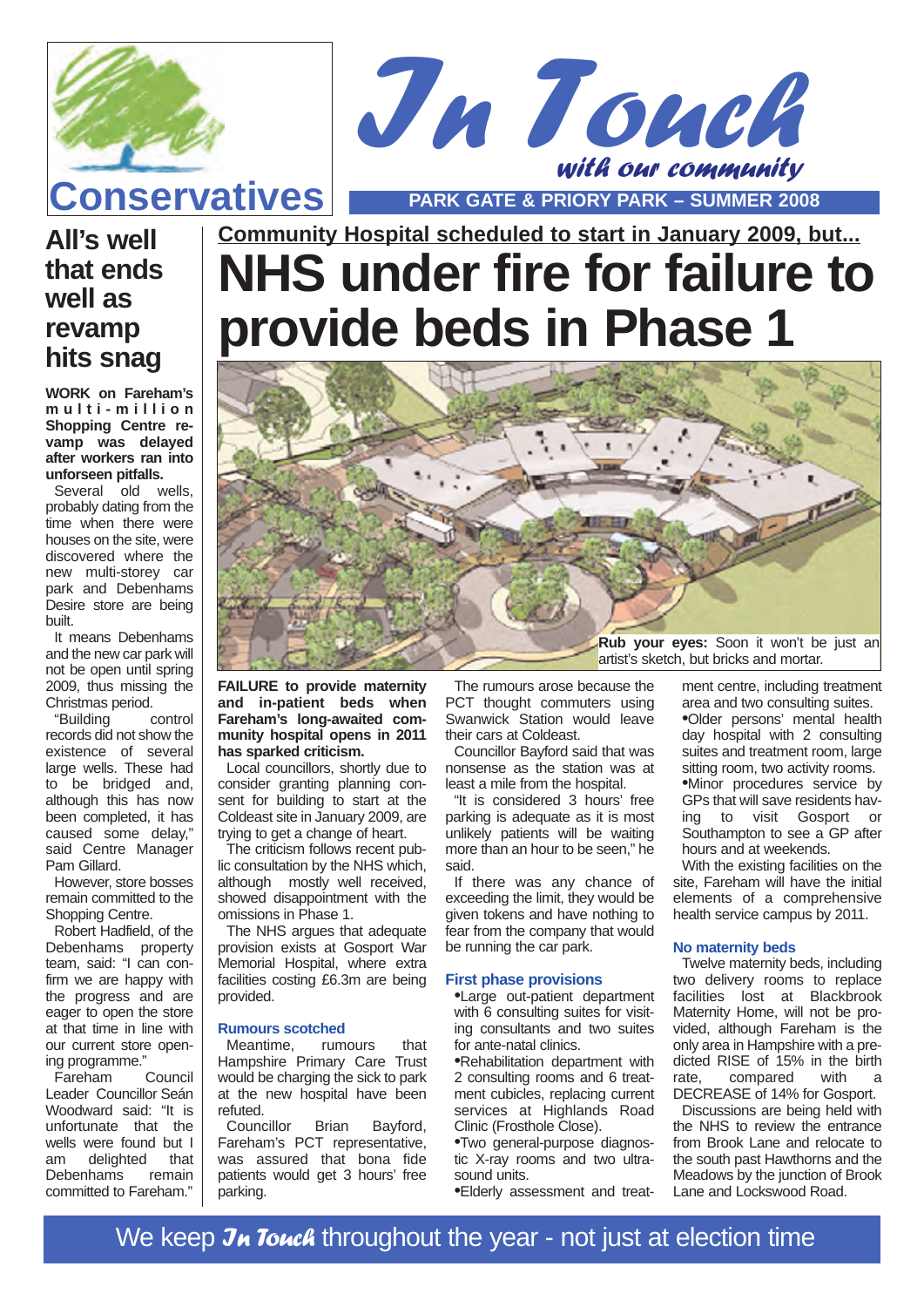

## In Touch 2 Summer 2008

## **WARD NEWS BRIEFS**

### **Fewer spaces**

Floors 1 and 2 of Osborn Road multi storey car park in Fareham will be undergoing repairs until the beginning of August. As a result there will be fewer spaces available.

### **Harvest lunch**

Sarisbury and Park Gate annual harvest lunch will be held on Sunday, October 12 in the new Burridge Village Hall. Tickets available from all ward councillors.

### **Top quality**

Permission has been given for a high quality, purpose designed 60 bed care home in Botley Road on the site to the north of the Village Inn.

The Planning Committee and your councillors fully supported the plans which will give a much needed boost to the area

It will, in part, compensate for some of the poor quality developments (mainly flats) that have received permis-<br>sion from the sion from Government after being refused by Fareham Council.

#### **Report bad parking**

The Council is now responsible for enforcing laws concerning indiscriminate parking.

This could be parking on footpaths, grassed areas on double yellow lines, residents' drives and at road junctions obstructing sightlines.

The telephone number to report any of these to the Council is 01329 236100. Ask for Parking Enforcement, where an officer will deal with the matter.

## Yo ho ho! Youth Theatre is a hard act to follow, m'earties



**Motley crew:** Scene from Sarisbury Youth Theatre Company's performance of *Treasure Island.* 

**SARISBURY Youth Theatre Company celebrated its 10th anniversary with a special birthday performance in June.**

The group, started in June 1998 helped by a grant from Fareham Borough Council, has performed plays, pantomimes and reviews at Sarisbury Community Centre.

The 10th anniversary programme included scenes from plays performed over the last ten years, songs, dance routines and monologues, writes Councillor David Swanbrow.

They also played some scenes from plays that they hope to produce in future.

Some of the monologues were very moving, especially one about a boy who was bullied at school and who died as a result of a bullying incident.

The performers ranged in age from 11 to over 20 and all showed a degree of confidence and professionalism that it would be hard to better anywhere.

During the interval the audience – who were seated at round tables – were given a ploughman's supper and there was a raffle to raise money towards their next performance. The group tries to put on two shows each year and its next production will be the pantomime Alladin.

The Youth Theatre Company welcomes new members aged 11-21 and meets on Sundays at Sarisbury Community Centre between  $3.30$  and  $5.30$ pm.

Details of both the Sarisbury Youth Theatre Company and the adult Sarisbury Theatre Company can be found at the web site www.dramagroup.co.uk or you can write to STC or SYTC, c/o Sarisbury Green Community Centre, The Green, Sarisbury, SO31 7AA, or phone 02392 375249 or 07940 161747.

## **CAT awards more cash for local projects**

**THE FOURTH**<br>Community **Action Community Team (CAT) meeting held in St John's Church Hall, Locks Heath on June 9 was well attended.**

Chairman Councillor Marian Ellerton said matters discussed during the open questions session included prevention of speeding traffic, street parking<br>and progress of progress

Segensworth roundabout. An update on current crime and disorder in

the area and a report by the Traffic Officer was given by the Western Wards Police Team.

The audience were  $informed$ Fareham town parking strategy, Tesco Stores development at Quay Street and the refur-<br>bishment of the bishment

Burridge Village Hall. There was an interesting and informative presentation given by a team of three, who they spoke of their views, activities, interests and aspirations.

Graham Elwood gave an update on CAT bids for local projects. There have been 19 expressions of interest from residents and associations in the Western Wards.

Successful bids so far have been a replacement signpost in Sarisbury, a replacement tree bench in Middle Road and a grant for work on the Solent Way Broadwalk.

The next CAT meeting will take place on October 2 at Sarisbury Social Club, Bridge Road at 7pm.

## **Marian's gratitude for a huge vote of confidence**

**MARIAN Ellerton has thanked voters who re-elected her to the Borough Council for another four years.**

She promised to fight to keep her election campaign pledges and for all local issues affecting quality of life.

"I look forward to working with the residents to make improvements in our local environment.

"Thank you for your confidence in me; in return, I will always do my best for you."

| <b>RESULT</b>                     |      |
|-----------------------------------|------|
| <b>Marian Ellerton (Con)</b>      | 1447 |
| John Haysom (Lib Dem)             | 299  |
| Joanne Carr (Lab)                 | 157  |
| Mai                               | 1148 |
| Conservative share of poll 76.03% |      |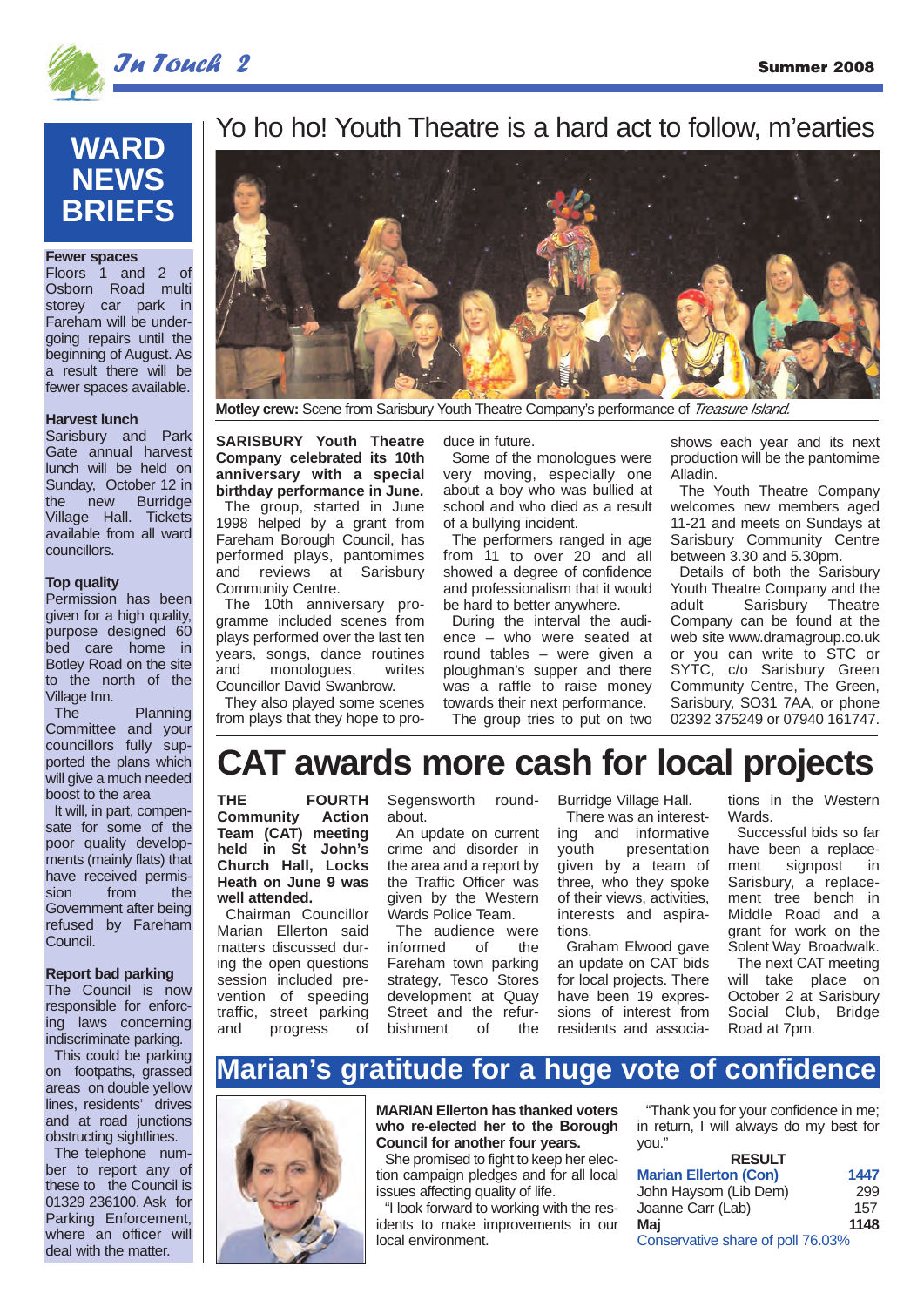

### BT wants to remove six payphones

### **phones across the Borough.**

Residents are being urged to comment to British Telecom, which says they under-used

BT has written to Fareham Council saying it plans to remove those located at Stubbington, Catisfield Lane Fareham, Barnes Lane and Bridge Road, Sarisbury Green, Yew Tree Drive, Whiteley, and Old Swanwick Lane, Lower Swanwick. Anyone wishing to

comment should respond by August 22. Responses can be made via www.fareham.gov.uk click on 'Have your Say' or in writing to: Head of Democratic Services;<br>Fareham Borough Fareham Council, Civic Way, Fareham PO16 7AZ.

## **Delight as gravel extraction and Payphones**  $\left| \right|$  rail depot plans bite the dust

### **'Victory for common sense' declares Council Leader**

**MASSIVE opposition to proposals to extract 8m tons of sand and gravel from 740 acres of countryside bordering The Solent ended in victory for the campaigners.**

And worried Park Gate residents also won their fight against the County Council's proposals for rail and aggegates depots at Little Park Farm.

Councillors Brian Bayford and Marian Ellerton, who lobbied the County Council, were delighted Brownwich and Chilling had been

taken off the proposed list.<br>County Councillor Councillor Seán Woodward was just as pleased that he got the depots removed.

However, Councillor Ellerton warned the Government still had to ratify the Chilling and Brownwich recommendation later this year. Further public consultation would follow.

The sites were rejected on the basis of protection of existing uses such as agricultural, recreation and strategic undeveloped and open coastal landscape.

The proposals were met with a storm of protest, which was borne out by the huge turnout of residents at a public meeting held in Brookfield School, and also by the number of responses to the County Council's consultation.

Residents formed an action group - Campaign Against Mineral Extraction and Landfill (CAMEL).

Councillor Ellerton said: "Without the work of Camel, who made sure all residents knew about the plans, none of this would have happened."

Local councillors will continue to oppose the use of these sites.

Councillor Bayford added:"Our objective is to retain this beautiful countryside and coastal area for people to enjoy and to prevent the disruption on roads through the Western Wards that would accompany any extraction."

Meantime, worried residents appealed to Councillor Woodward to get the Hampshire Minerals Plan to site a rail depot and aggregates recycling facility at Little Park Farm, Park Gate near Swanwick Station dropped.

He succeeded and the proposal was removed from the plan at the County Council's July meeting.

Describing it as a victory for common sense, Councillor Woodward said: "We already suffer noise and dust from the Rookery Farm recycling facility; the last thing we needed a mile away from that was another aggregates recycling facility with its lorries, noise and dust.

"Residents of Collingworth Rise and surrounding roads were concerned about the impact.

"Obviously, fewer residents were potentially affected than by the proposed gravel extraction at Brownwich/Chilling, but it was a potential blight on their lives. I am pleased with the result of our campaign."

## **PARK GATE & PRIORY PARK CONSERVATIVES**

**We are very active with social and political events and membership drives. If you would like further details, to join us, or to help in any way such as distribution of In Touch newsletters in your road, please contact your ward councillors.**

| ANY PROBLEMS? WE'RE HERE TO HELP                                                           | <b>WARD COUNCILLORS</b>                                                                                                                    |
|--------------------------------------------------------------------------------------------|--------------------------------------------------------------------------------------------------------------------------------------------|
| Please write the details here and give the exact location                                  | <b>Park Gate</b><br><b>Brian Bayford</b><br>1 Camargue Close<br>Whiteley PO15 7DT<br>Tel: 01489 880740                                     |
|                                                                                            | l email:<br>bbayford@fareham.gov.uk                                                                                                        |
|                                                                                            | Marian Ellerton<br>230 Botley Road<br>Burridge SO31 1BL<br>Tel: 01489 570774<br>email:                                                     |
| iAddress                                                                                   | mellerton@fareham.gov.uk                                                                                                                   |
|                                                                                            | <b>COUNTY COUNCILLOR</b>                                                                                                                   |
| Please cut this out and post it or email or phone your councillors<br>who are listed here. | <b>Fareham Sarisbury</b><br>Seán Woodward<br>8 Persian Drive<br>Whiteley PO15 7BJ<br>Tel: 01489 881030<br>email:sean.woodward@hants.gov.uk |